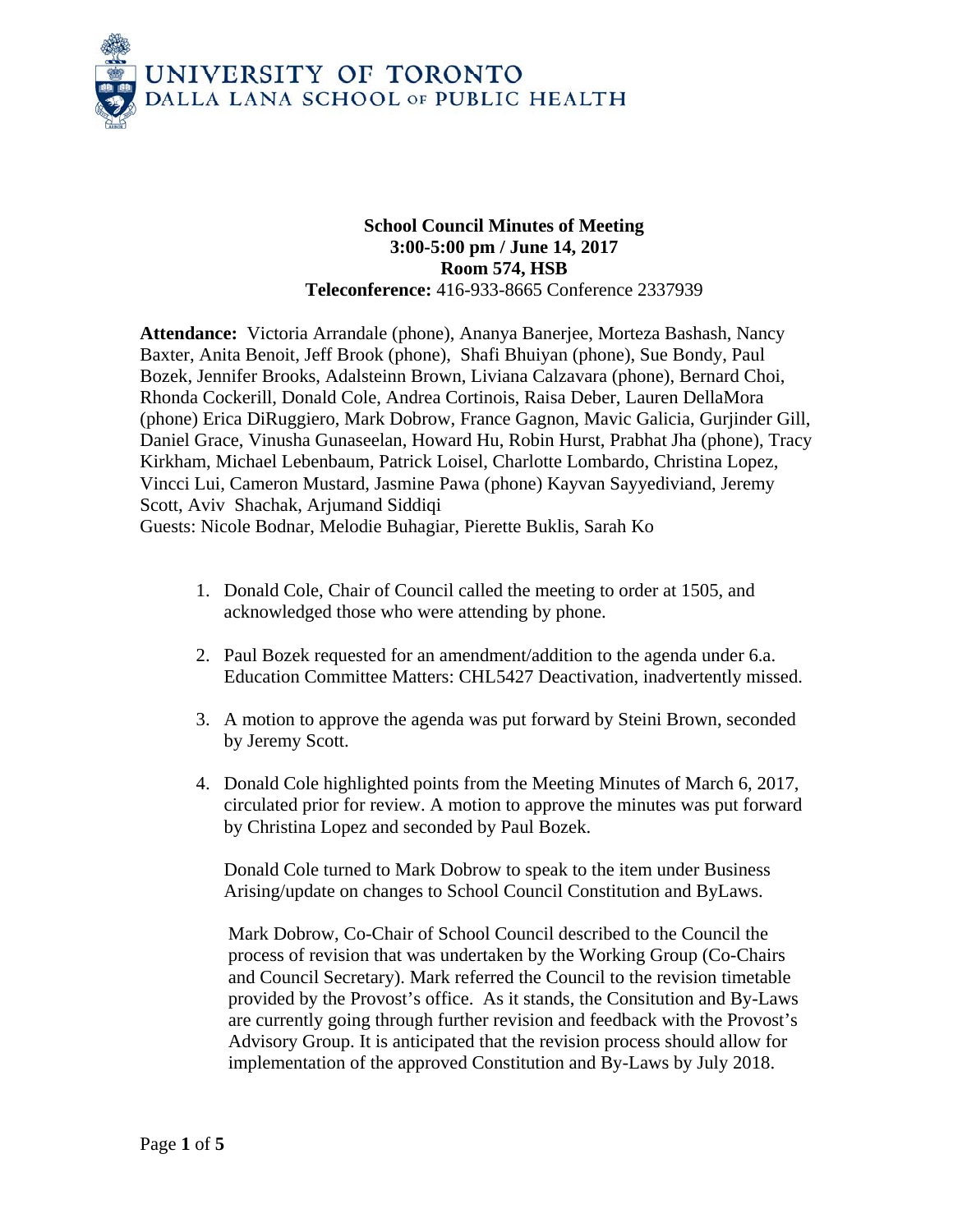

Donald Cole thanked those who provided suggestions for revision and further informed the Council of the dialogue that took place with Mae-Yu Tan and partly with Daniella Mallinick in the Provost's office throughout the revision process enacted by the Working Group of the Council. A number of clarifications were made in the past weeks which are fairly reflected in the table of revisions and amendments. Donald then went on point by point with the revisions expalining why statements are worded as they are apropos to the required amendments from the Governing Council and/or suggested by the Working Group of Council and feedback from School Council members. Discussions on each point followed, results are reflected in the attached updated Constitution and ByLaws.

5. Deans' Reports

Howard thanked Donald Cole for "ably chairing" the School Council. This was followed by an applause of appreciation from the Council. He also remarked on how productive and orderly the "democratic" meetings have been over the last years.

Howard reminded folks that his presentation from the last faculty meeting is available through the Dean's office.

Highlights:

- Dean attended the PHS June convocation which he described as "fantastic" sitting beside Sir George Alleyne who was on hand to shake the hands of the graduands. Students were remarkably inspired.
- Budget- not much new news specially with the leadership transition
- Good news: Received approval from Provost for the slate of all oneyear faculty renewals and new appointments previously submitted for approval
- Received \$2.6M grant: Merck for Mothers, announcement ceremony hosted by Suzanne Stewart
- Gage (THE Lab space for DLSPH) renovation: because of additional research that was required to meet fire and building codes, actual estimate went up to \$4.5M, something the School is unable to meet. Alternative plans were presented to allow DLSPH to enjoy the \$0.75M investment from the federal government and the \$0.25M from the University but the university decided it would not be responsive to the CFI RFA, putting the entire university ask at risk. The School has now pulled out of this initiative. Howard expressed regrets and noted the hard work James Scott and Robin Hurst put into it. The School, however, received a written commitment to retain \$1M worth of investment into renos of Gage with conditions to come up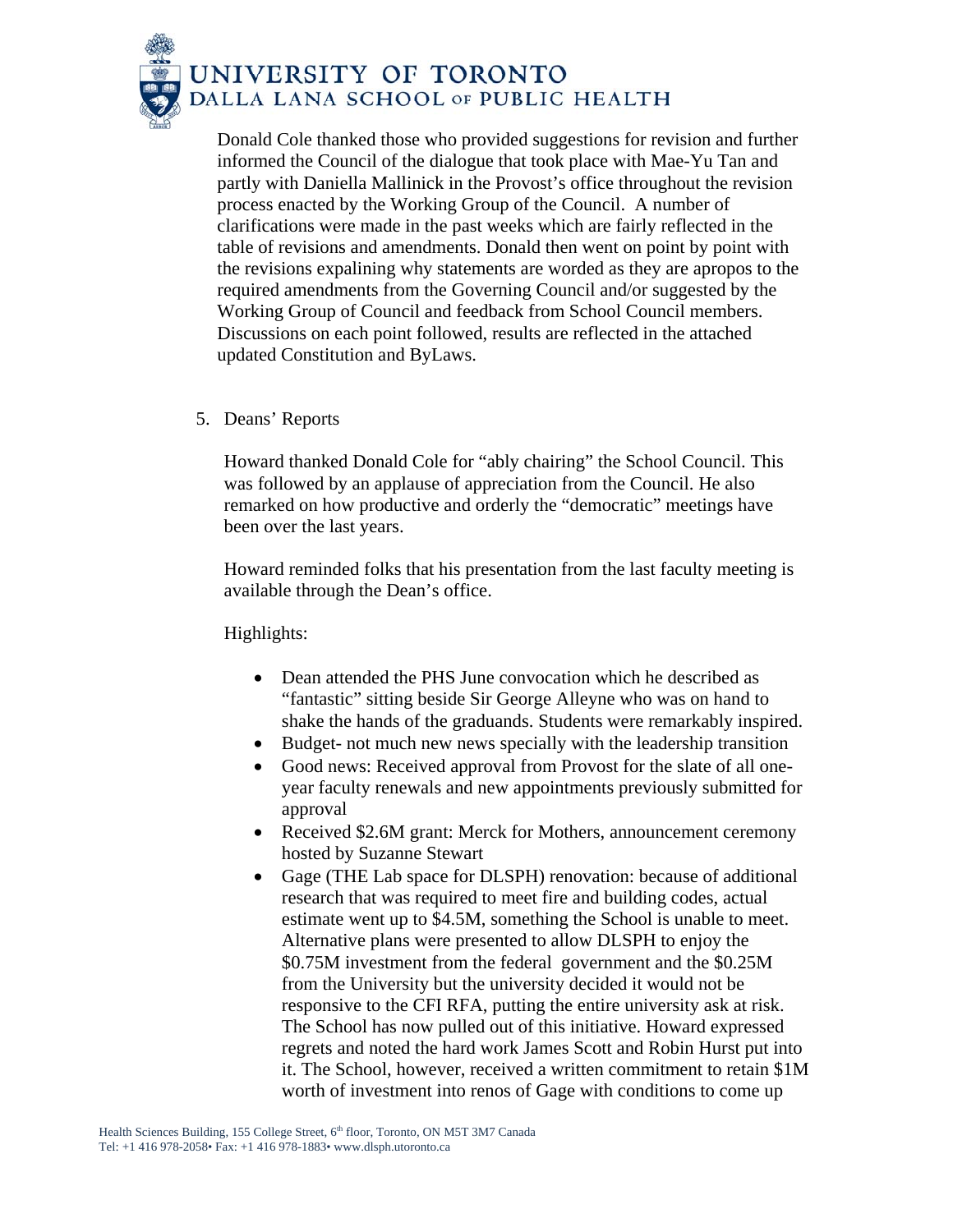

with additional moneys for an effective renovation. Updates on this as it happens.

- Pleased to receive a draft of school-wide proposal on Diversity and Equity from co-chairs Rhonda Cockerill and Arjumand Siddiqi. Howard briefly mentioned that the consultations were attended by 75 folks from which 5 sub-committees were formed. The proposal needs plans on how to operationalize the statement and create attainable goals that can be monitored. This proposal will be considered by the School Council as part of the governance process.
- At the last Dean's Advisory Board meeting, the Dean is pleased to say that with efforts made by Steini Brown, Ross Upshur and others, in the School's integration of Public Health and Health Systems initiative, the ideas of creating a school-led or partnered initiative in Barrie had now been taken up by Toronto Central Local Health Integration Network (LHIN). Susan Fitzpatrick, new CEO of the Toronto Central LHIN, did a presentation on how DLSPH can play a role in some of the innovations being thought of for making the Health System in Toronto more sustainable. An important opportunitiy for the School.
- Branding exercise to begin this fall, building on the Strategic Plan. This is an opportunity to come up with an identity, a way of thinking about the School that will propel a sense of cohesion of all the good happenings in the school that will help to project the School's image both within and outside the University; outside of the School, other schools continue to rethink on how to create their identity and brand; perhaps it is time to revisit the idea of accreditation, etc. He encouraged everyone to actively engage in this exercise.
- Part of last thoughts: advancement campaign- work in progress. This deserves more attention in order for the School to be considered as a resource for the entire university as well as the donor community. He hopes the branding exercise will help.

At this point, Howard, turned over the floor to Steini Brown who thanked Howard for 5 years of leadership of the School. Steini indicated the first two months on the job will be spent on listening, and building more momentum across the School, to make the School more stable and exciting. He further said it will be a "very, very busy Fall." He informed the Council that he will be using School Council meetings more as a faculty-wide forum, encouraging broader attendance. Cross-walks and cross talks will be happening. Steini said he will request a special meeting in August to discuss the Teaching Effectiveness Guidelines, turning to Mark Dobrow and Sue Bondy, incoming Co-Chair. He also thanked Donald Cole for his service in the School Council.

Donald thanked both Howard and Steini and opened floor for questions for either one. There being none, he proceeded to the next agenda item.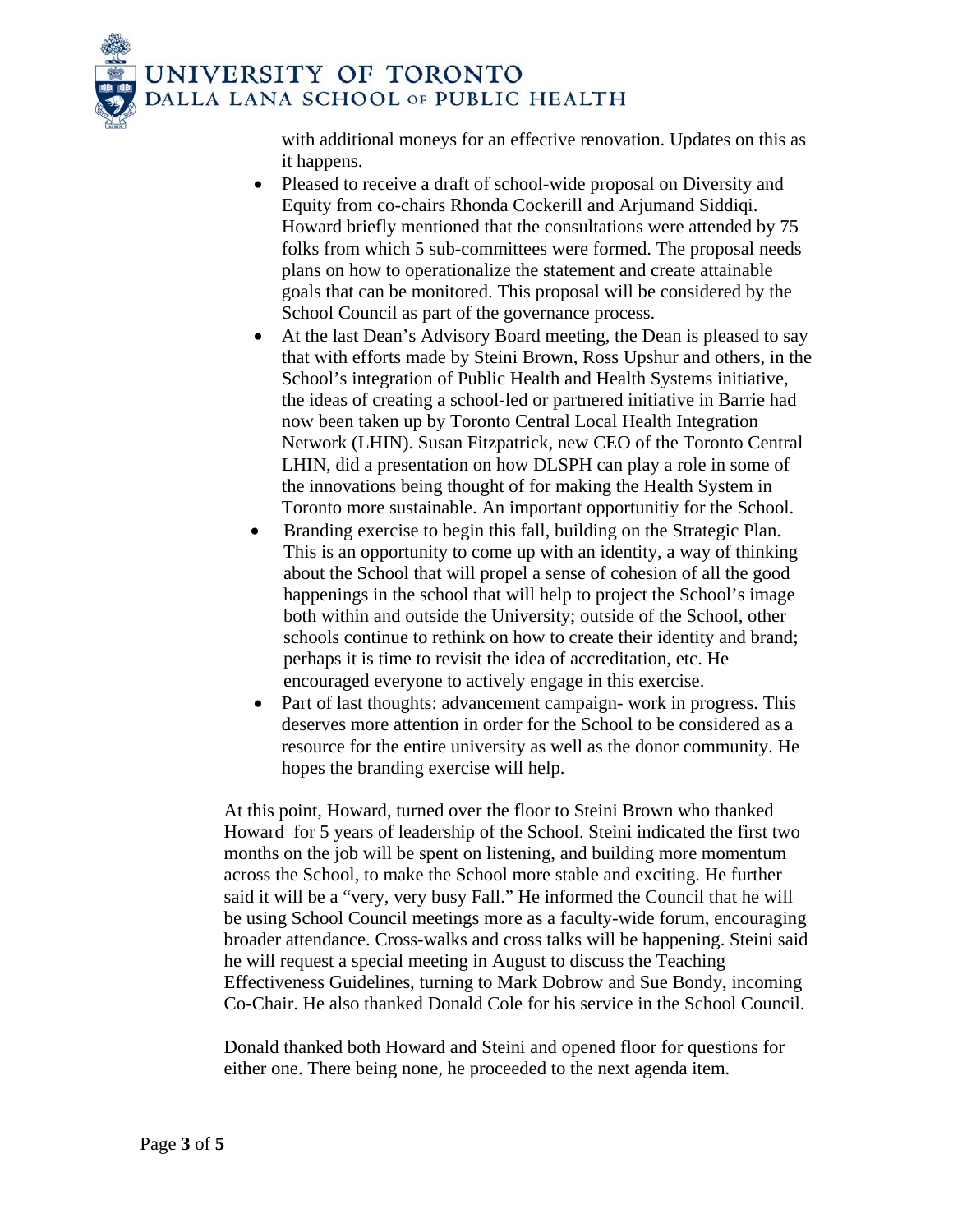

- 6.a Paul Bozek, Chair of Education Committee reported approval of minor modifications on the courses below by the Education Committee, which do not require endorsement by School Council but as a matter for information only.
	- Minor Modifications (New Course)
		- CHL5809H Ecological Public Health
		- CHL5428H Epidemiological Methods for Causal Mediation Analyses
		- CHL5131H Theoretical Foundations for Qualitative Health Research
		- CHL5627H Educational Technology for Health Practitioner Education
		- New SLI practicum course (HAD2011H)
		- Name/Format Change
		- CHL5700H Global Health
		- Deactivation CHL5427

Paul reported that additional/separate discussions have been had on how awards are initiated/administered/policies for selection of adjudicators for fairness; he plans to educate himself on these matters over the Summer; to be discussed during the next Education Committee meeting in the Fall.

There were no queries nor comments.

6.b School Council and Committee Membership (see membership listing in attached documents).

There are 8 spots to fill for Other Academic Appointees in the School Council. The 7 named are to move forward for confirmation at the August 16 special meeting. Two (2) new admin staff have come up. Sue Bondy's appointment as School Council Co-Chair was confirmed at previous Executive Meeting.

These nominees were discussed at Executive Committee and those members whose terms are up were identified. For School Council, some are new, such as the External Stakeholder, Bernard Choi; some are continuing. Rhonda Cockerill as Interim Director serves as ex-officio member of School Council.

The motion to pass these nominations was put forward by Heather Manson and seconded by Jeremy Scott. No objections were noted.

*Action item: Contact Catherine Chalin to confirm whether continuing or not.*